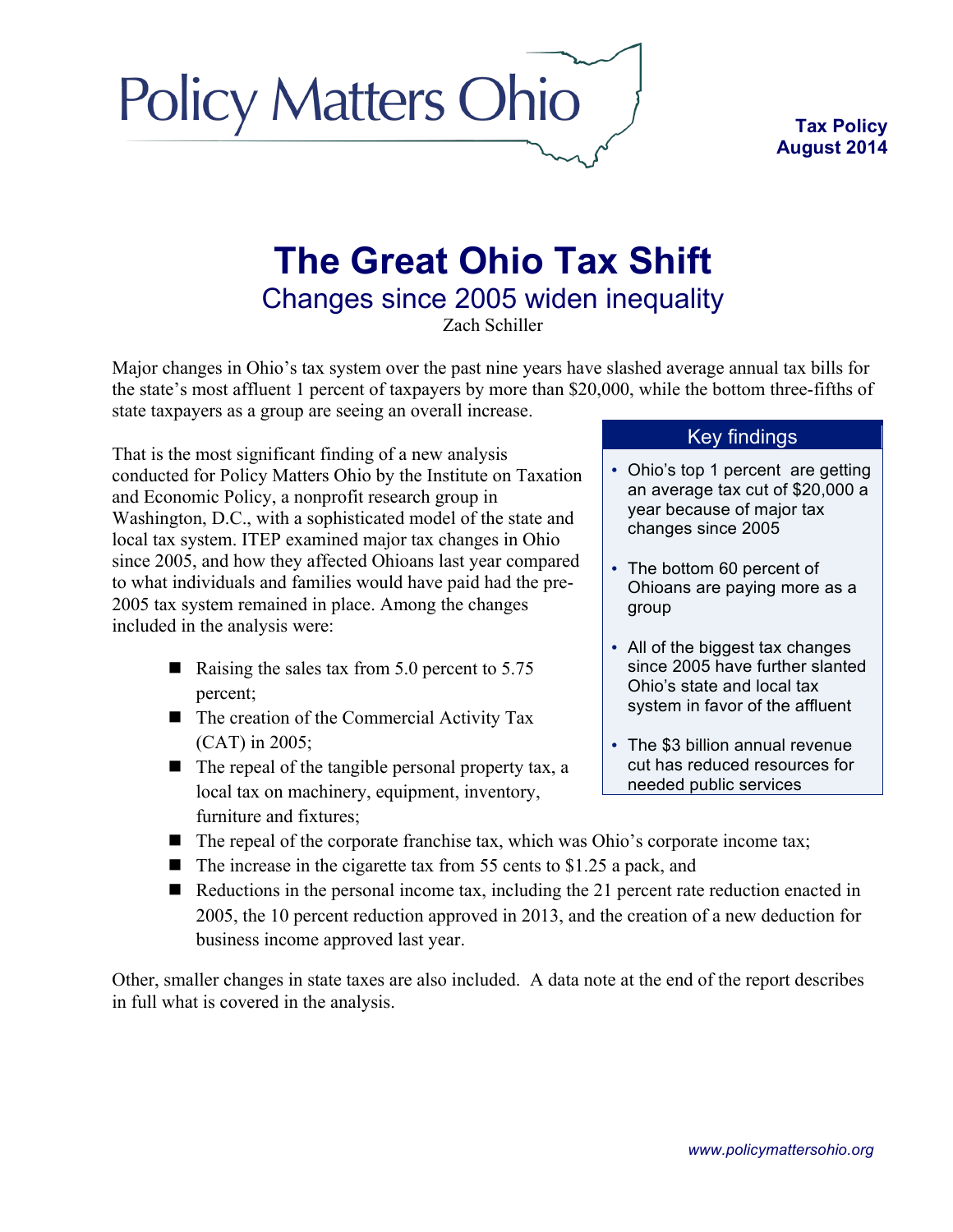Table 1 shows how Ohioans in different income groups fared with the tax changes. Taken as a group, the bottom three-fifths of Ohio taxpayers, with incomes of \$54,000 a year or less, are paying more in state and local taxes due to the changes. Among the higher-income groups, which are seeing lower taxes overall because of the shifts in the tax code, the benefits also are skewed. While the results for individual taxpayers vary, on average, the benefits grow as income increases.

| Table 1                                                                                                                      |                              |                             |                             |                             |                           |                           |                      |  |  |  |  |
|------------------------------------------------------------------------------------------------------------------------------|------------------------------|-----------------------------|-----------------------------|-----------------------------|---------------------------|---------------------------|----------------------|--|--|--|--|
| Impact of Ohio tax changes on different income groups, 2005 to date                                                          |                              |                             |                             |                             |                           |                           |                      |  |  |  |  |
|                                                                                                                              | Lowest<br>20%                | <b>Second</b><br><b>20%</b> | <b>Middle</b><br><b>20%</b> | <b>Fourth</b><br><b>20%</b> | <b>Next</b><br><b>15%</b> | Next 4%                   | Top 1%               |  |  |  |  |
| Income range                                                                                                                 | <b>Less than</b><br>\$19,000 | $$19,000 -$<br>\$34,000     | $$34,000 -$<br>\$54,000     | $$54,000 -$<br>\$82,000     | $$82,000 -$<br>\$151,000  | $$151,000 -$<br>\$360,000 | \$360,000<br>or more |  |  |  |  |
| Average income                                                                                                               | \$11,000                     | \$26,000                    | \$44,000                    | \$66,000                    | \$106,000                 | \$217,000                 | \$1,006,000          |  |  |  |  |
| Average tax change                                                                                                           | $+ $138$                     | $+ $142$                    | $+$ \$65                    | $-$ \$95                    | $-$ \$609                 | $-$ \$2,919               | $-$20,477$           |  |  |  |  |
| Tax change as share of<br>income                                                                                             | $+1.2%$                      | $+0.5%$                     | $+0.1%$                     | $-0.1%$                     | $-0.6%$                   | $-1.3%$                   | $-2.0\%$             |  |  |  |  |
| Source: Institute on Taxation and Economic Policy, July 2014. Covers total 2013 income and includes Ohio residents only. See |                              |                             |                             |                             |                           |                           |                      |  |  |  |  |

Data Note at end of report on what is covered in the analysis.

It is notable that while the very wealthiest got an annual tax cut exceeding \$20,000 on average, the lowest fifth of Ohioans actually had income of less than \$19,000 in 2013 – and saw their taxes rise slightly, on average. Individuals and families earning in the middle of the income range - \$34,000 to \$54,000 – also saw a small average increase in taxes, while the wealthiest enjoyed the \$20,000 windfall.

ITEP's analysis, which examined the effect on Ohio residents only, includes the impact of the 2013 creation of the state nonrefundable, capped Earned Income Tax Credit (EITC), at 5 percent of the federal credit, and the General Assembly's increase of that credit to 10 percent of the federal credit earlier this year. While the state EITC reduces the income tax for some moderate-income taxpayers,<sup>1</sup> it and other steps like it are overwhelmed by other measures that increased taxes especially for lowand middle-income Ohioans. Most notably, these include increases in the sales tax and the enactment of the Commercial Activity Tax, a share of which is passed on to consumers.

The personal income tax cuts, including substantial cuts in all personal income tax rates and the creation of a new tax break for business income, resulted in lower taxes for all income groups. However, the most affluent Ohioans saw far larger income-tax cuts than lower- and middle-income residents, both in absolute dollars and as a share of their incomes. The top 1 percent on average saw a 1.9 percent cut as a share of income, compared to just 0.7 percent for the average middle-income taxpayer, and 0.3 percent for low-income Ohioans. Ohio's progressive income tax increases with income, so when it is cut across the board, the biggest benefits go to the richest tax filers. For low-

<sup>&</sup>lt;sup>1</sup> See Halbert, Hannah, "A Credit that Counts," Policy Matters Ohio, Oct. 17, 2013, at

http://www.policymattersohio.org/eitc-oct2013 and Schiller, Zach and Hannah Halbert, "Flawed Tax Cuts in Senate Budget Bill," Policy Matters Ohio, at May 27, 2014, at http://www.policymattersohio.org/senate-budget-may2014, which reviewed the impact of increasing the state EITC as the General Assembly did in June. See also an update on Ohio's EITC forthcoming from Policy Matters Ohio.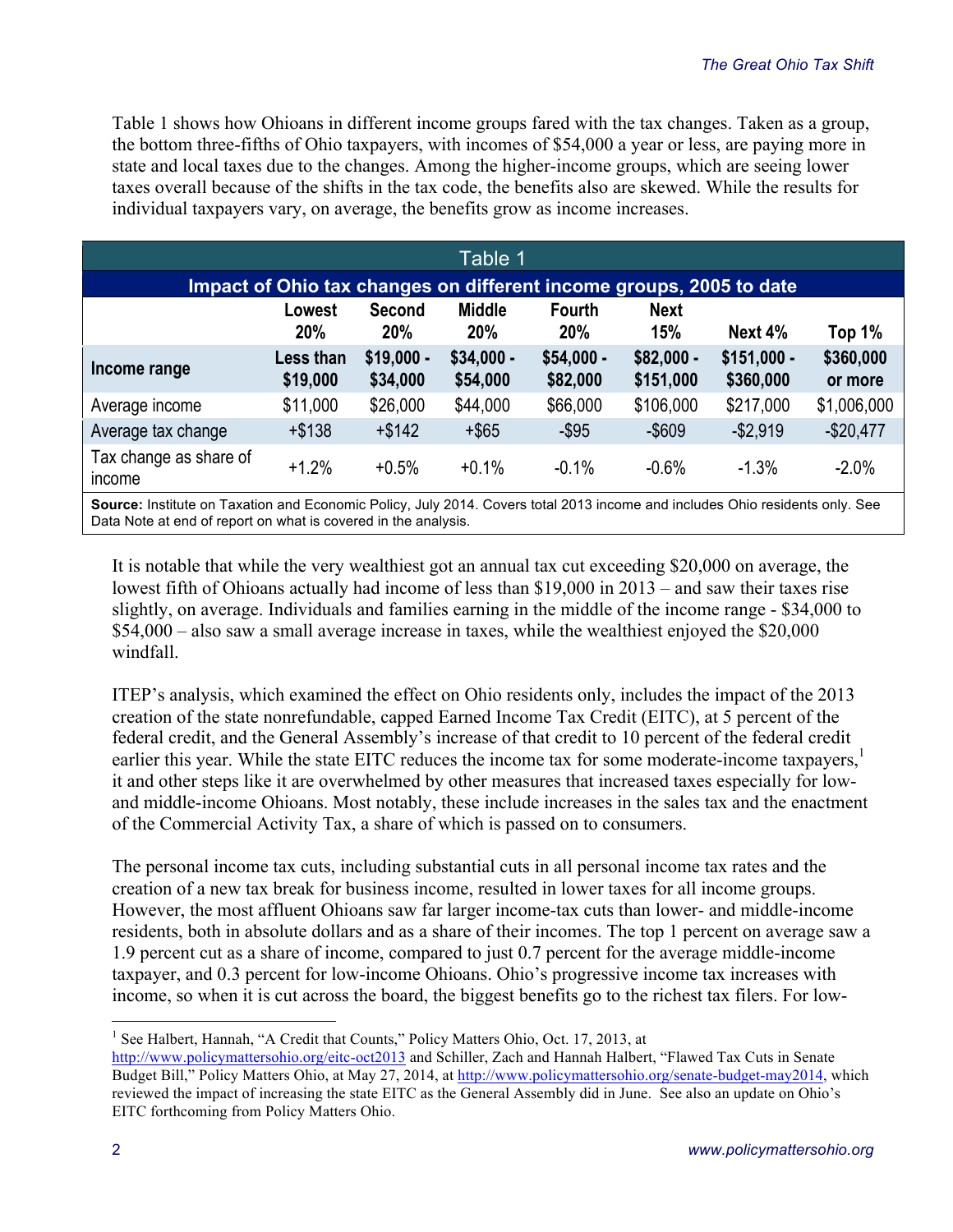income Ohioans, income taxes are a very small share of the state and local taxes they pay, so even substantial cuts in income tax don't change their overall taxes very much (see Figure 1, p. 4). Only the top 1 percent benefited from the total of all the other tax changes taken together, excluding the income-tax cuts. Put another way, the bottom 99 percent of Ohioans as a group saw a net tax increase. Table 2 breaks out the income-tax changes from the others, and their average effects on different income groups. $^{2}$ 

| Table 2                                                                                                                 |                                 |                         |                         |                         |                          |                           |                      |  |  |  |  |
|-------------------------------------------------------------------------------------------------------------------------|---------------------------------|-------------------------|-------------------------|-------------------------|--------------------------|---------------------------|----------------------|--|--|--|--|
| Impact of Ohio tax changes as a share of income, 2005 to date                                                           |                                 |                         |                         |                         |                          |                           |                      |  |  |  |  |
|                                                                                                                         | Lowest<br>20%                   | Second<br>20%           | <b>Middle</b><br>20%    | <b>Fourth</b><br>20%    | <b>Next</b><br>15%       | Next 4%                   | Top 1%               |  |  |  |  |
| Income range                                                                                                            | <b>Less</b><br>than<br>\$19,000 | $$19,000 -$<br>\$34,000 | $$34,000 -$<br>\$54,000 | $$54,000 -$<br>\$82,000 | $$82,000 -$<br>\$151,000 | $$151,000 -$<br>\$360,000 | \$360,000<br>or more |  |  |  |  |
| Average income                                                                                                          | \$11,000                        | \$26,000                | \$44,000                | \$66,000                | \$106,000                | \$217,000                 | \$1,006,000          |  |  |  |  |
| Personal income tax<br>changes as share of<br>income                                                                    | $-0.3%$                         | $-0.6%$                 | $-0.7%$                 | $-0.8%$                 | $-1.0%$                  | $-1.5%$                   | $-1.9%$              |  |  |  |  |
| Other tax changes as<br>share of income                                                                                 | $+1.5%$                         | $+1.1%$                 | $+0.9%$                 | $+0.6%$                 | $+0.5%$                  | $+0.1%$                   | $-0.2%$              |  |  |  |  |
| Grand total, tax<br>changes as share of<br>income                                                                       | $+1.2%$                         | $+0.5%$                 | $+0.1%$                 | $-0.1%$                 | $-0.6%$                  | $-1.3%$                   | $-2.0%$              |  |  |  |  |
| Correct Institute on Terretian and Feangeria Deliau. July 2044. Corrected 19042 income and includes Ohio secidente antu |                                 |                         |                         |                         |                          |                           |                      |  |  |  |  |

**Source:** Institute on Taxation and Economic Policy, July 2014. Covers total 2013 income and includes Ohio residents only. Numbers may not add due to rounding. See Data Note at end of report on what is covered in the analysis.

Some of the tax changes besides the income-tax cuts benefited others besides those in the top 1 percent. However, each of the biggest tax changes – the sales and cigarette taxes increases, the creation of the CAT, and repeal of the tangible personal property and corporate franchise taxes – was a regressive change. Lower- and middle-income Ohioans saw tax increases or little change in their taxes with each of these measures, while upper-income Ohioans saw tax cuts or smaller increases than those who earn less. While other useful policy goals may sometimes have been achieved with these tax changes – such as a better balance in the tax load between manufacturers and other industries through the elimination of the tangible property tax, or public health benefits from higher cigarette taxes – one of their effects was to further slant Ohio's tax system against those least able to pay.

<sup>&</sup>lt;sup>2</sup> Among the tax changes approved in 2005 was the cigarette tax increase. This increase was felt especially by lowerincome Ohioans. However, even excluding the higher cigarette taxes to break out the effects for nonsmokers, the bottom two-fifths of Ohioans – those with income of less than \$34,000 last year – averaged overall tax increases from changes in the tax code over the past nine years. The middle fifth of earners, who on average saw a small tax increase from the changes, basically broke even, on average, if the cigarette tax increase is excluded or if they don't smoke.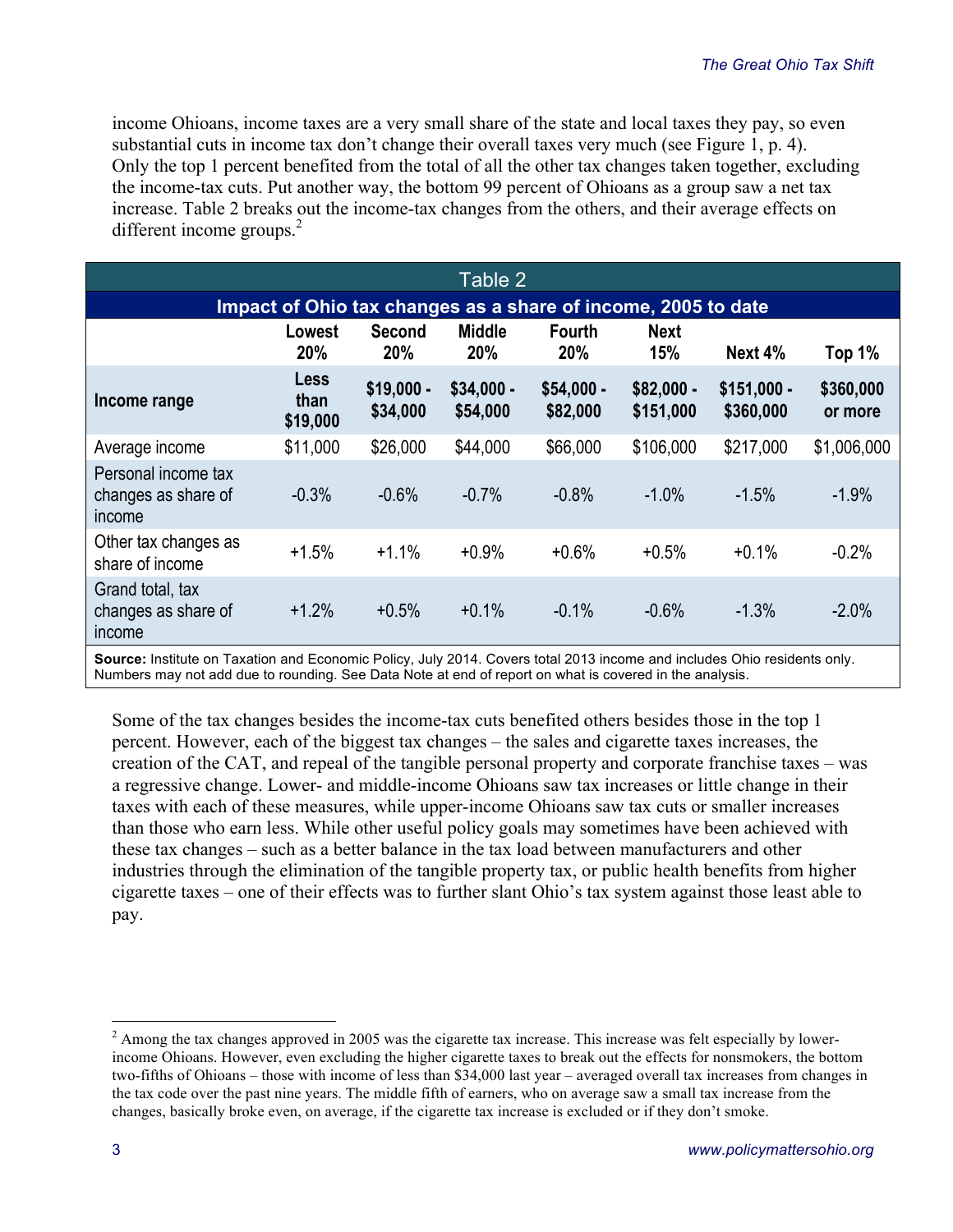And Ohio's tax system, like those in most states, is indeed set up so that lower- and middle-income earners pay a larger share of their incomes in state and local taxes than the most affluent do. Figure 1, based on an earlier ITEP analysis, shows the share of income paid by different income groups in personal income taxes and other state and local taxes, respectively. This analysis, the most current now available, covers nonelderly tax filers only, at 2010 income levels, based on Ohio tax law in January 2013.<sup>3</sup> That was after the big tax changes in 2005 had been phased in, but before more recent changes such as the 10 percent income-tax cut approved later in 2013. Thus, it reflects some, but not all, of the tax changes reviewed in this release. It also indicates the important role played by the personal income tax, as the only major tax based on ability to pay. While this earlier analysis is not directly comparable to the one above, it shows how Ohio's tax system favors upper-income taxpayers. As shown in subsequent ITEP analyses released by Policy Matters Ohio, tax policy changes enacted since January 2013 have further shifted the tax load from the most well-off to lowerand middle-income Ohioans.<sup>4</sup>



The changes in Ohio taxes since the passage of House Bill 66 in June 2005 also have slashed the amount of revenue available for investment in needed services, costing \$3 billion a year. Ohio needs to boost support to education at all levels. That includes early education (pre-kindergarten), where

3, 2013, Table 1, p. 5, at www.policymattersohio.org/budget-oct2013, and Zach Schiller, "Cuts and Breaks: Tax

<sup>&</sup>lt;sup>3</sup> See Policy Matters Ohio, "Ohio's state and local taxes hit poor and middle class much harder than wealthy," Jan. 30, 2013, at http://www.policymattersohio.org/income-tax-jan2013#sthash.UORzU3BD.dpuf 4 See Patton, Wendy, Zach Schiller and Piet van Lier, "Overview: Ohio's 2014-2015 Budget," Policy Matters Ohio, Oct.

Changes in the Mid-Biennium Review," Policy Matters Ohio, July 4, 2-014, at http://www.policymattersohio.org/wpcontent/uploads/2014/07/070114-FINAL-Tax-Changes-in-MBR-3.pdf.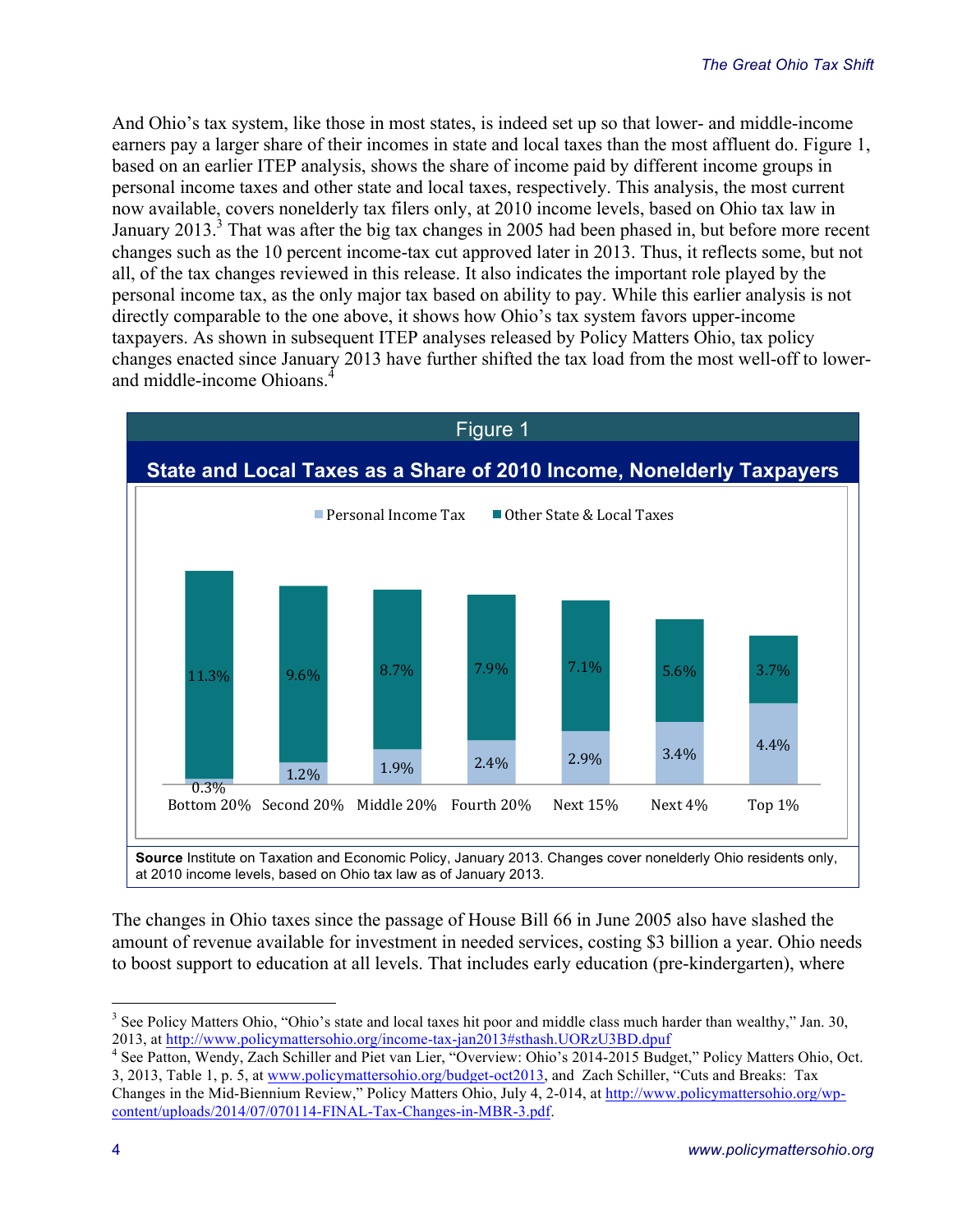only a third of the \$100 million sought by state Sen. Peggy Lehner to restore funding<sup>5</sup> and put 22,000 Ohio children in preschool was approved as part of the current two-year budget; K-12, where support remains below earlier levels;<sup>6</sup> and after high school. Community college students are ineligible for the Ohio College Opportunity Grant, the state's source of need-based aid, which despite an increase in the current budget remains well below pre-recession levels.<sup>7</sup> State support to local governments (including Local Government Fund, tax reimbursements, estate tax and casino tax) has been reduced by \$1.5 billion over the current biennium compared to the FY2010-2011 budget.<sup>8</sup> Despite a continued high level of foreclosures, in April the state stopped accepting new applications to its Save the Dream program, its largest effort to help homeowners avoid foreclosure; demolishing or rehabilitating the thousands of vacant and abandoned homes across the state would cost hundreds of millions of dollars.<sup>9</sup> Ohio's infant mortality rate remains shockingly high, while a \$26 million bipartisan proposal to address it has not yet been enacted. These are just some of the state's needs that are going unmet.

As previous Policy Matters Ohio reports have shown, Ohio's economy has not improved relative to the nation's since the major tax cuts in 2005.10 Between June 2005 and July 2014, Ohio lost 126,000 jobs, or 2.3 percent of its total, while the nation gained more than 5 million, or 3.8 percent.

## **Conclusion**

The major changes in Ohio tax policy over the past nine years have favored the richest Ohioans and are costing the state \$3 billion a year. The wealthy have seen significant tax cuts, while the bottom three-fifths of Ohio earners as a group are paying more. In effect, lower-income Ohioans are helping to pay for tax cuts for others in the state who earn much more. Our job growth, meanwhile, has trailed the country's, and we do not have available significant resources that could be used to improve public services. Ohio needs to dramatically alter its tax policy.

## **Data note**

ITEP's analysis is based on taxes Ohioans were responsible for paying at 2013 income levels. It includes two permanent tax changes enacted by the General Assembly in June of 2014 – the expansion of the nonrefundable state Earned Income Tax Credit to 10 percent from 5 percent, and the increase in income-tax exemptions for those making \$80,000 or less a year. It does not include the temporary expansion of the business-income tax deduction for 2014 only. The ITEP analysis of revenue effects takes into account that significant shares of some Ohio taxes are not paid by Ohioans; this is especially true of certain business taxes, such as the now-repealed tangible personal property

 $<sup>5</sup>$  Ohio saw the largest drop among all the states in number of pre-schoolers enrolled in public early education in 2012,</sup> and in 2013, the state ranked 39th for serving just 2 percent of 4-year-olds. "Ohio's Pre-K Meets New Benchmarks for Site Visits," May 2014 at http://nieer.org/sites/nieer/files/YB13\_OH\_Release.pdf <sup>6</sup> Op. cit., Patton et al.. pp. 9-12.

<sup>&</sup>lt;sup>7</sup> Halbert, Hannah, "Blocking the College Door: Cuts to Financial Aid Lock Ohio Students Out," Policy Matters Ohio, March 6, 2014, at http://www.policymattersohio.org/ocog-mar2014<br>
<sup>8</sup> Op. cit. Patton et al., see Table 4, p. 15.<br>
<sup>9</sup> Schiller, Zach, "Home Insecurity 2014: Foreclosures and Housing in Ohio," May 9, 2014, at

http://www.policymattersohio.org/foreclosure-may2014<br><sup>10</sup> See Halbert, Hannah, "Empty Promises: Ohio Job Growth Trails Nation Since 2005 Tax Overhaul," Policy Matters Ohio, Apr. 25, 2013, at http://www.policymattersohio.org/jobwatch05-apr2013 and Policy Matters Ohio, "Five Years Since the 2007 Recession and Ohio Still in the Red," July 18, 2014, at http://www.policymattersohio.org/jobwatch\_jul\_2014